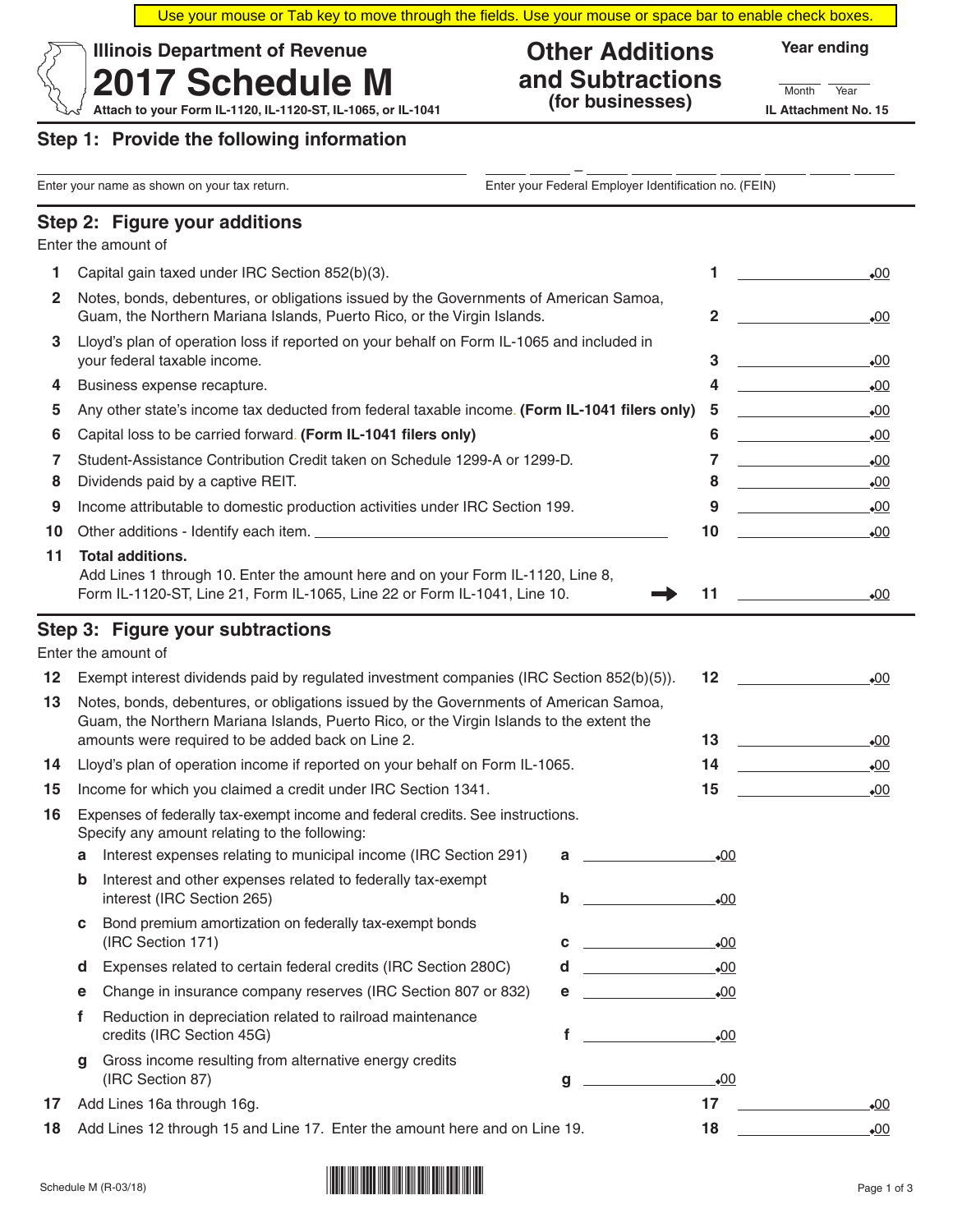## \*173380002\*

## **Step 3: Continued**

| 19 |   | Enter the amount from Line 18.                                                                                                                                                                                                                       |              | 19                                                                                                                                     | .00   |
|----|---|------------------------------------------------------------------------------------------------------------------------------------------------------------------------------------------------------------------------------------------------------|--------------|----------------------------------------------------------------------------------------------------------------------------------------|-------|
| 20 |   | Interest on the following obligations of Illinois state and local government, only if included in<br>Illinois income (see instructions). Attach a copy of the statement that identifies the payer<br>and the amount of interest for each obligation. |              |                                                                                                                                        |       |
|    | a | Illinois Housing Development Authority bonds and notes (except<br>housing-related commercial facilities bonds and notes)                                                                                                                             | a            | $\bullet$ 00                                                                                                                           |       |
|    | b | Illinois Development Finance Authority bonds, notes, and other<br>obligations (venture fund and infrastructure bonds only)                                                                                                                           | b            | .00                                                                                                                                    |       |
|    | с | Illinois Sports Facilities Authority bonds                                                                                                                                                                                                           | C            | $\bullet$ 00                                                                                                                           |       |
|    | d | Illinois Development Finance Authority bonds (only those issued<br>under the Illinois Development Finance Authority Act, Sections 7.80<br>through 7.87)                                                                                              | d            | $\bullet$ 00                                                                                                                           |       |
|    | е | Illinois Development Finance Authority bonds or Illinois Finance<br>Authority bonds issued under the Asbestos Abatement Finance Act                                                                                                                  | е            | $\bullet$ 00                                                                                                                           |       |
|    | f | Bonds issued by the Illinois Finance Authority under the Illinois<br><b>Finance Authority Act</b>                                                                                                                                                    | f            | .00                                                                                                                                    |       |
|    | g | Southwestern Illinois Development Authority bonds                                                                                                                                                                                                    | $\mathbf{g}$ | $\bullet$ 00                                                                                                                           |       |
|    | h | Illinois Power Agency bonds issued by the Illinois Finance Authority<br>under Other Powers Article in the Illinois Finance Authority Act                                                                                                             | h.           | $\bullet$ 00                                                                                                                           |       |
|    | j | Central Illinois Economic Development Authority bonds issued under<br>the Central Illinois Economic Development Authority Act                                                                                                                        |              | .00                                                                                                                                    |       |
|    | j | Eastern Illinois Economic Development Authority bonds issued under<br>the Eastern Illinois Economic Development Authority Act                                                                                                                        |              | $\bullet$ 00                                                                                                                           |       |
|    | k | Southeastern Illinois Economic Development Authority bonds issued<br>under the Southeastern Illinois Economic Development Authority Act k                                                                                                            |              | $\bullet$ 00                                                                                                                           |       |
|    | ı | Southern Illinois Economic Development Authority bonds issued<br>under the Southern Illinois Economic Development Authority Act                                                                                                                      |              | $\bullet$ 00                                                                                                                           |       |
|    | m | Illinois Urban Development Authority bonds issued under the Illinois<br>Urban Development Authority Act                                                                                                                                              | m            | .00                                                                                                                                    |       |
|    | n | Downstate Illinois Sports Facilities Authority bonds issued under<br>the Downstate Illinois Sports Facilities Authority Act                                                                                                                          | n            | $\bullet$ 00                                                                                                                           |       |
|    | о | Western Illinois Economic Development Authority bonds issued under<br>the Western Illinois Economic Development Authority Bonds Act                                                                                                                  | O            | .00                                                                                                                                    |       |
|    | р | Upper Illinois River Valley Development Authority bonds issued under<br>the Upper Illinois River Valley Development Authority Act                                                                                                                    | р            | $\bullet$ 00                                                                                                                           |       |
|    | a | Will-Kankakee Regional Development Authority bonds issued under<br>the Will-Kankakee Regional Development Authority Law                                                                                                                              | q            | $\bullet$ 00                                                                                                                           |       |
|    | r | Tri-County River Valley Development Authority bonds issued under<br>the Tri-County River Valley Development Authority Law                                                                                                                            | r            | $\bullet$ 00                                                                                                                           |       |
|    | s | Quad Cities Regional Economic Development Authority bonds and<br>notes (if declared to be exempt from taxation by the Authority)                                                                                                                     | s            | $\bullet$ 00<br><u> 1990 - John Barn Barn, mars a</u>                                                                                  |       |
|    | t | Quad Cities Interstate Metropolitan Authority bonds                                                                                                                                                                                                  | t            | $\bullet$ 00<br><u> Liston de la componenta</u>                                                                                        |       |
|    | u | Rural Bond Bank Act bonds and notes                                                                                                                                                                                                                  | u            | $\bullet$ 00<br><u> Alexandria (Carlo Carlo Carlo Carlo Carlo Carlo Carlo Carlo Carlo Carlo Carlo Carlo Carlo Carlo Carlo Carlo Ca</u> |       |
|    | v | Bonds issued under the Export Development Act of 1983                                                                                                                                                                                                | v            | $\bullet$ 00                                                                                                                           |       |
|    | W | College savings bonds issued under the General Obligation<br>Bond Act in accordance with the Baccalaureate Savings Act                                                                                                                               | W            | $-00$                                                                                                                                  |       |
| 21 |   | Add Lines 20a through 20w.                                                                                                                                                                                                                           |              | 21                                                                                                                                     | •00   |
| 22 |   | Add Lines 19 and 21.                                                                                                                                                                                                                                 |              | 22                                                                                                                                     | $-00$ |

Page 2 of 3 Schedule M (R-03/18)